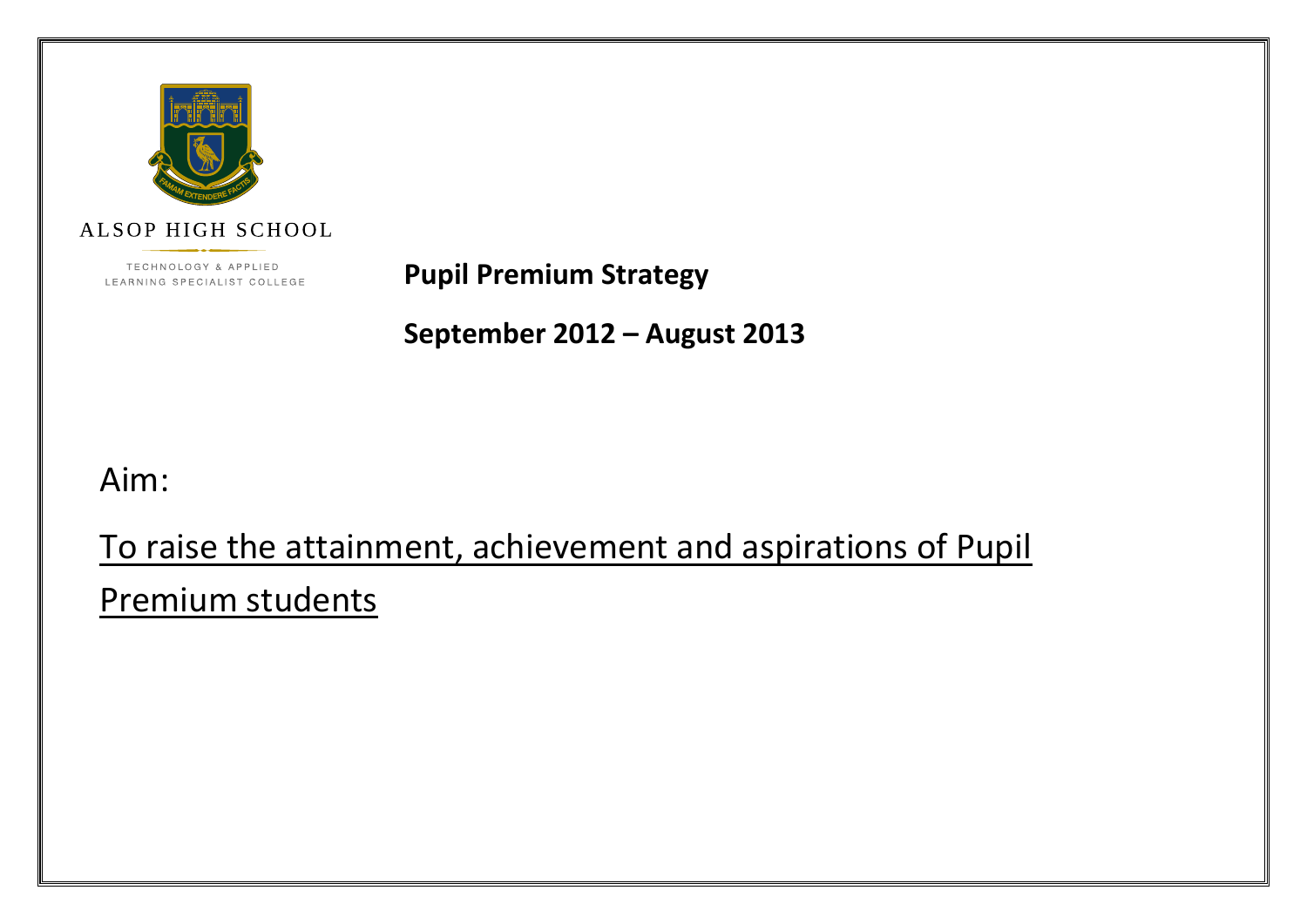#### **Purpose**

- The Government believes the Pupil Premium, which is additional to main school funding, is the best way to address the current underlying inequalities between children eligible for free school meals (FSM) and their peers, by ensuring funding to tackle disadvantage, reaches the pupils who need it most.
- It is for schools to decide how the Pupil Premium is spent, since they are best placed to assess what additional provision should be made for the individual pupils within their responsibility.
- At Alsop, we find Pupil Premium an essential component to our school funding, which allows us to introduce, analyse and build strategies which ensure our students, in receipt of the grant, have a complete educational experience, attain their full potential and the 'gap' between them and their peers is 'narrowed'.

### **Finance**

- Allocated in terms of a financial year (April to April)
- Accountability and evaluation are presented in terms of an Academic Year (Sept Sept)
- Meaning 5/12 are taken from the current financial year's grant, with 7/12 to be taken from the following year
- Following this format, the amount of Pupil Premium received in Alsop High School is:

| <b>Dates</b><br>(financial) | <b>Amount</b><br>(E) | <b>Dates</b><br>(academic) | <b>Amount</b><br>(E) |
|-----------------------------|----------------------|----------------------------|----------------------|
| April $2012 -$ April 2013   | 522,600              | Sept 2011 – Sept 2012      | 407.840              |
| April 2013 - April 2014     | 802,800              | Sept 2012 – Sept 2013      | 639.350              |
|                             |                      | Sept 2013 - April 2014     | 468,300              |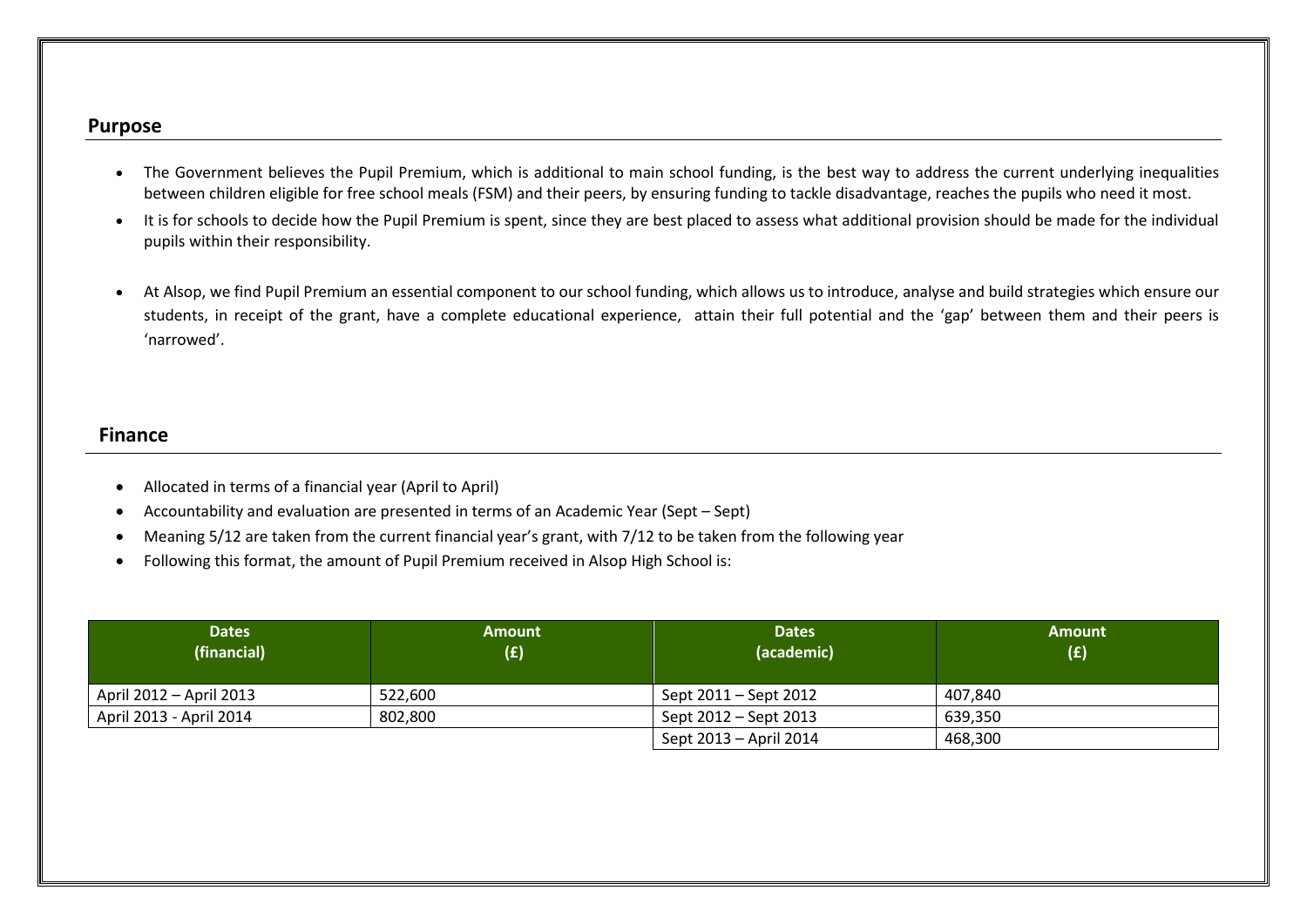We strategise the spending of our Pupil Premium Grant to overcome what we consider to be the 'Barriers to Attainment' for our disadvantaged students.

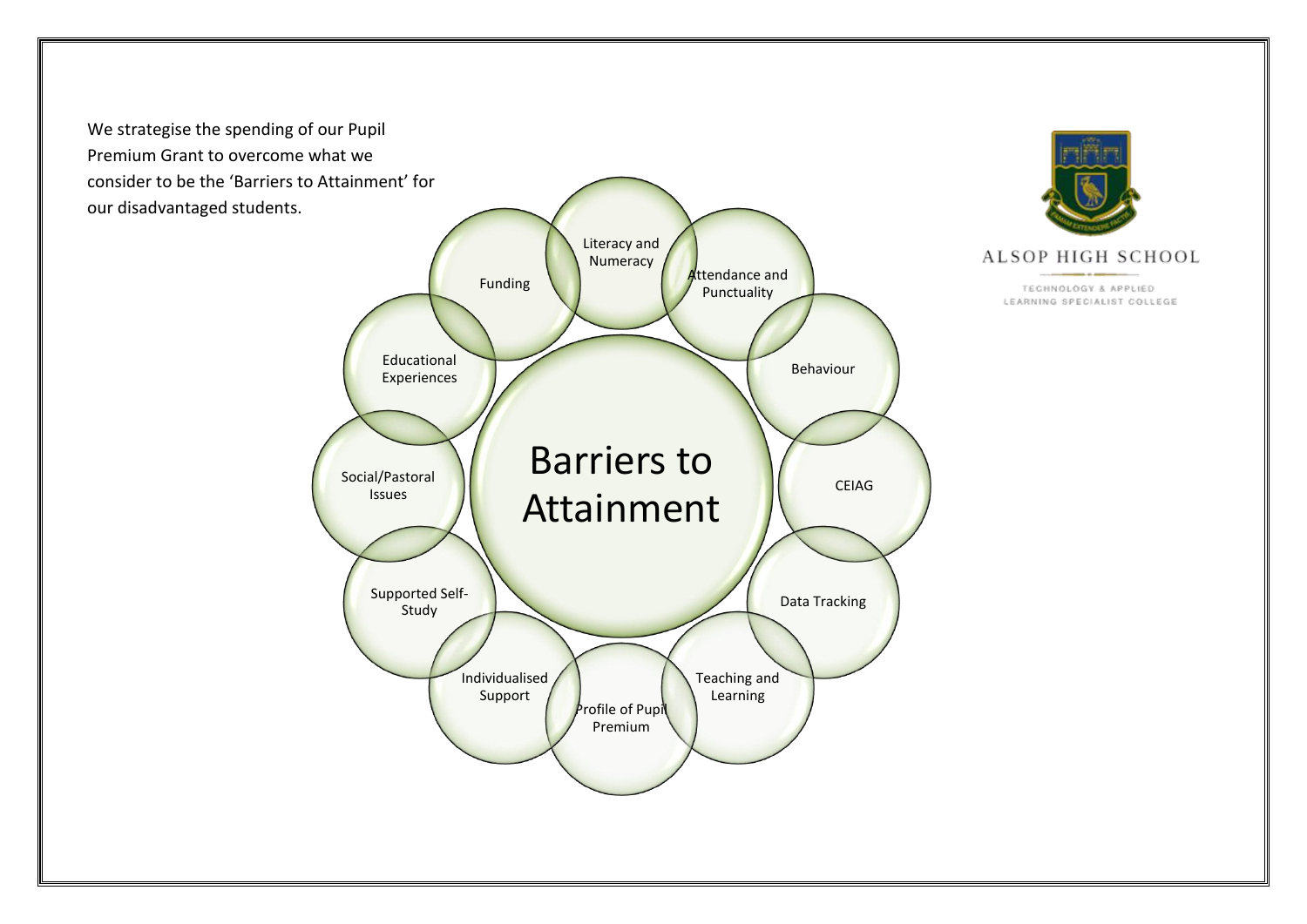# **School Context 2012**

Our School Vision states "Alsop High School is a school of first choice, with a welcoming, caring and successful environment which promotes and values the achievement of all students." We aim to ensure this ethos is maintained by appropriating our Pupil Premium Funding in the right areas to ensure success for our disadvantaged students.

|                | 2010  | 2011  | 2012  |    | 20th<br>percentile | 40th<br>percentile | 60th<br>percentile | 80th<br>percentile |       |
|----------------|-------|-------|-------|----|--------------------|--------------------|--------------------|--------------------|-------|
| Number on roll |       |       |       |    |                    |                    |                    |                    |       |
| School         | 1,763 | 1,786 | 1,776 |    |                    |                    |                    |                    |       |
| National       | 984   | 986   | 980   | 48 | 665                | 873                | 1,061              | 1,315              | 2,535 |

|          | 2010 | 2011 | 2012 |                                                               | 20th<br>percentile | 40th<br>percentile | 60th<br>percentile | 80th<br>percentile |      |
|----------|------|------|------|---------------------------------------------------------------|--------------------|--------------------|--------------------|--------------------|------|
|          |      |      |      | % of pupils known to be eligible for free school meals (FSM)* |                    |                    |                    |                    |      |
| School   | 47.6 | 46.0 | 62.0 |                                                               |                    |                    |                    |                    |      |
| National | 15.4 | 15.9 | 26.7 | 0.7                                                           | 12.7               | 19.3               | 27.8               | 41.9               | 91.0 |

|                                     | 2010 | 2011 | 2012 |      | 20th<br>percentile | 40th<br>percentile | 60th<br>percentile | 80th<br>percentile |      |
|-------------------------------------|------|------|------|------|--------------------|--------------------|--------------------|--------------------|------|
| <b>School Deprivation Indicator</b> |      |      |      |      |                    |                    |                    |                    |      |
| School                              | 0.52 | 0.48 | 0.48 |      |                    |                    |                    |                    |      |
| National                            | 0.22 | 0.21 | 0.21 | 0.04 | 0.11               | 0.16               | 0.22               | 0.32               | 0.64 |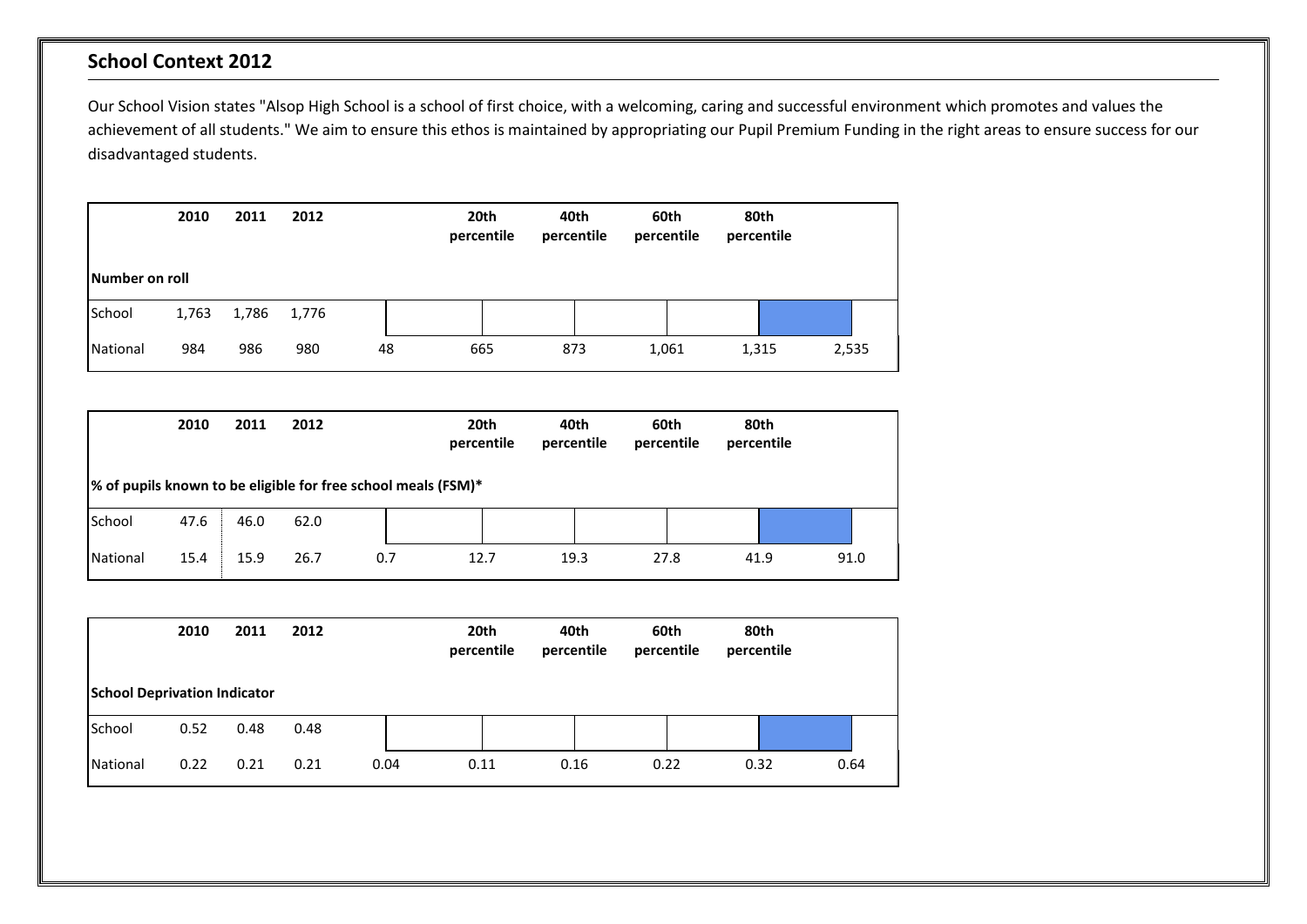|                | Year 7 | Year 8 | Year 9 | Year 10 | Year 11 |
|----------------|--------|--------|--------|---------|---------|
| Number on roll | 278    | 301    | 287    | 292     | 281     |
| %FSM*          | 67.6   | 62.1   | 62.7   | 61      | 56.6    |

*\*Please note that the above data was sourced from Raise Online dataset 2012*

- There are 1776 students on roll, including the sixth form (Raise Online)
- 62.0% of students (Years 7-11) have been entitled to FSM; this is significantly higher than the national average of 26.7% (Raiseonline dataset for 2012), with a number of Looked After Children from 2 Local Authorities. There are 885 pupils who are able to access support through the Pupil Premium funding.
- We strive to ensure all students affected by deprivation factors are benefitted by this funding and continually update Key to Success data to ensure a current and precise Pupil Premium cohort.

#### **Key facts - September 2012- September 2013 - £639,350**

- The level of the premium in April 2012 April 2013 was increased to £600 per eligible pupil and was extended to pupils who have been eligible for FSM on any pupil level census in the last 6 years (known as 'Ever 6'). This widened our cohort of eligible students and increased our funding
- School eligibility for Pupil Premium was based on January 2012 school census figures for pupils who meet the above criteria. For looked after children the Pupil Premium was calculated using the Children looked after data returns
- The level of the premium was further increased in April 2013 April 2014 to £900 per eligible pupil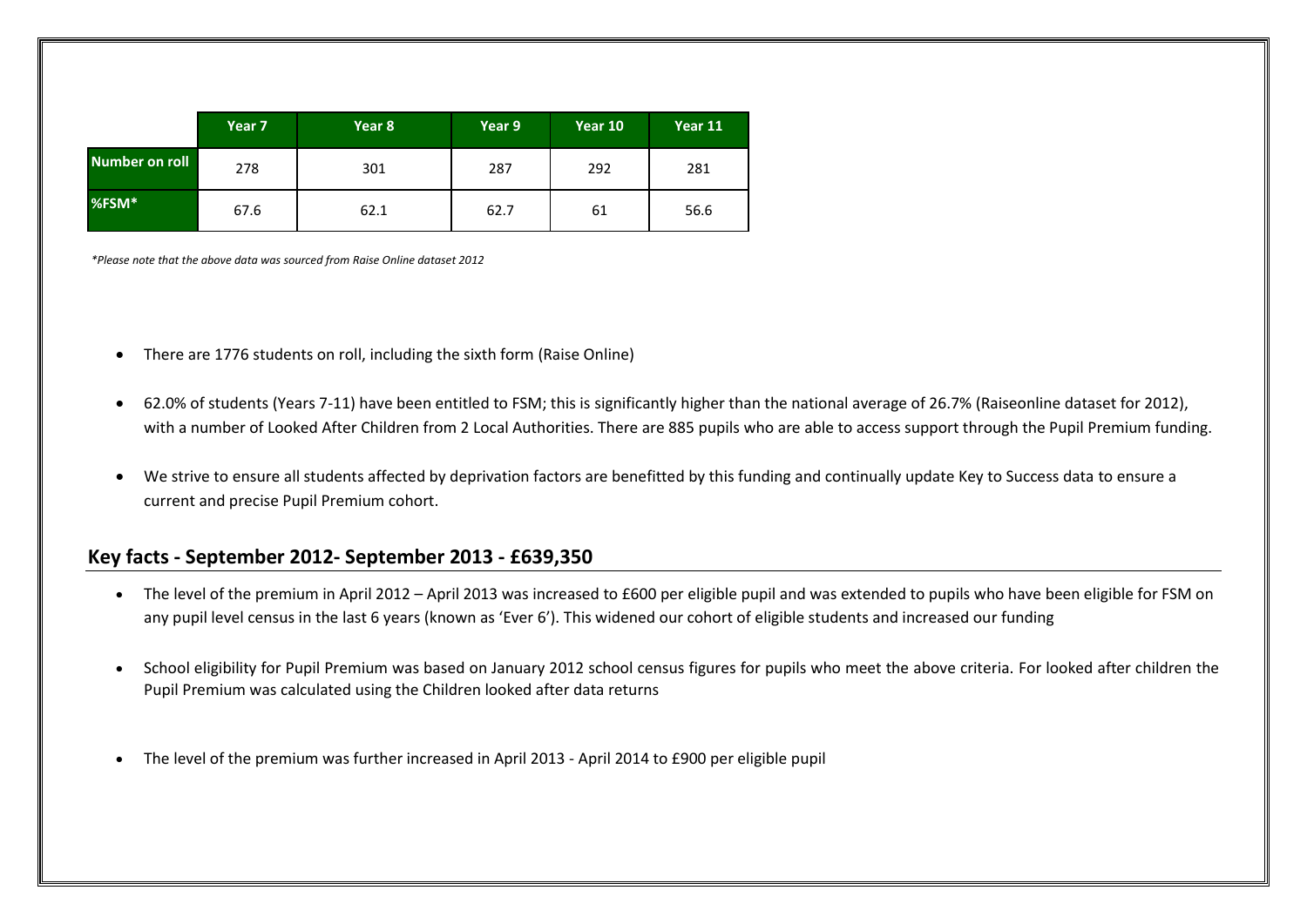### **Deployment of Spending September 2012 – September 2013**

We continued with the following schemes from 2011- 2012, as following research and analysis they proved to have an **Impact** on our Pupil Premium cohort and we used Pupil Premium funding to maintain their upkeep and development.

- Access Centre and Staff
- Attendance Officers (hours increased to Full Time)
- CEIAG
- Data and Examination Team (expansion)
- **•** Easter Revision Classes
- Education Welfare Officer (LEA)
- IFP Program (in a reduced capacity)
- Intervention Lessons (Extra-curricular)
- Intervention Lessons (Internal)
- Lowering pupil/teacher ratio
- Pastoral rewards budget
- Pastoral Support Mentors
- Planners
- Primary Liaison (expansion)
- Senior Leadership roles (from temporary to permanent)
- Study Clubs
- Subsidy of extracurricular activities

**After analysis, discussion and strategising we decided to spend our remaining Pupil Premium Grant in the following areas:**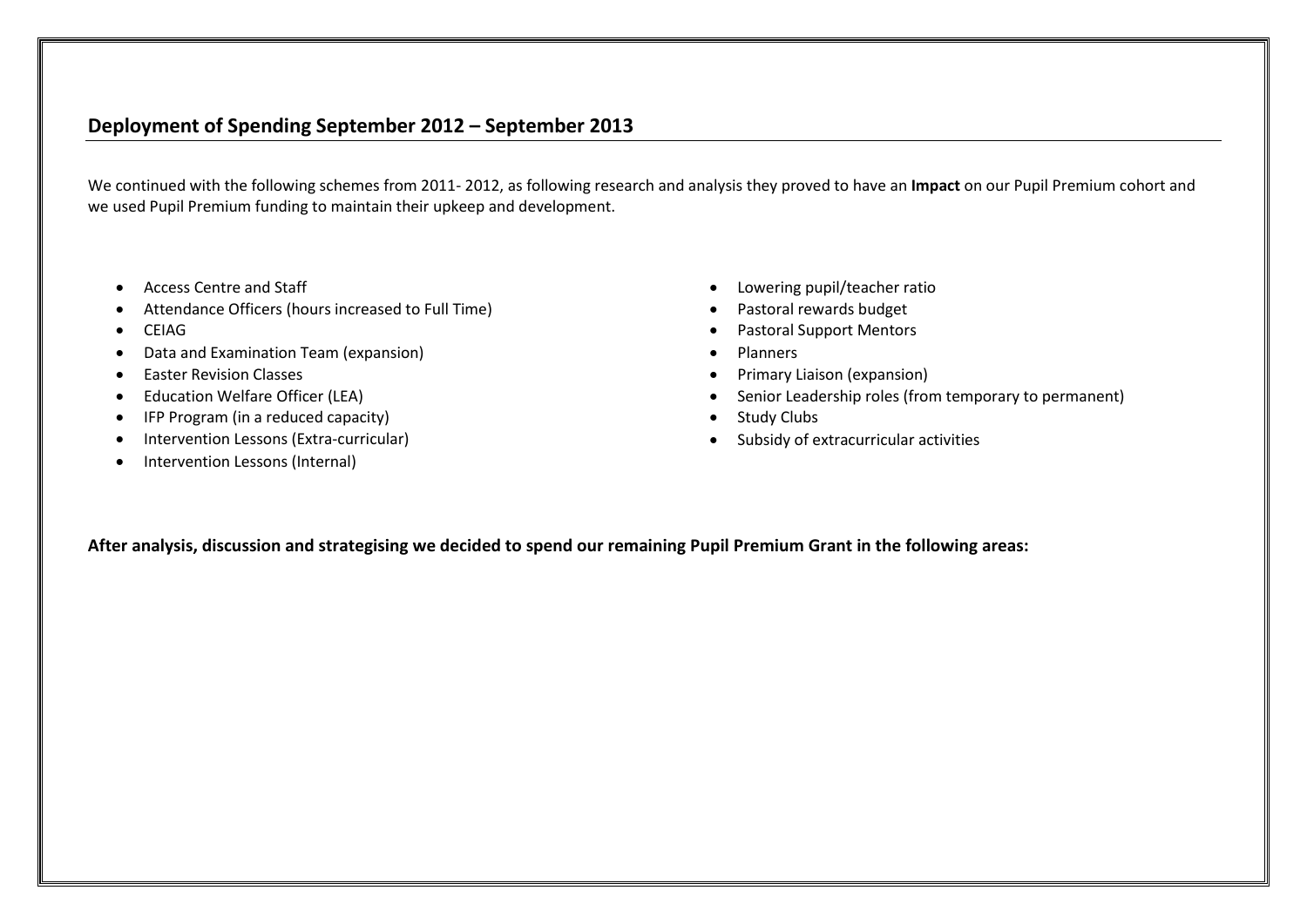| <b>Title</b>                                                                             | <b>Purpose</b>                                                                                                                                                                                                                                                                                                                                                                                                                                                                                                                                                                                                                                                                                                      | <b>Pupil Premium</b><br><b>Funding</b> |
|------------------------------------------------------------------------------------------|---------------------------------------------------------------------------------------------------------------------------------------------------------------------------------------------------------------------------------------------------------------------------------------------------------------------------------------------------------------------------------------------------------------------------------------------------------------------------------------------------------------------------------------------------------------------------------------------------------------------------------------------------------------------------------------------------------------------|----------------------------------------|
| <b>Access Centre</b><br>(Expansion) and<br><b>Staff (part funded)</b>                    | Due to its success as an integral aspect of the school, the Access Centre was expanded to incorporate two separate<br>centres dealing with Key Stage 3 and Key Stage 4, an extra member of staff was employed to deal with the<br>increasing number of students and relevant external support was appropriated to help support students with social<br>and academic issues, who need pastoral and academic support to remain in education. Individual programmes of<br>study are designed, to allow these vulnerable students to progress; it is also used as a drop- in centre for vulnerable<br>students throughout the school day and on a short term basis to integrate students back into the school community | 30,000                                 |
| <b>Art Foundation</b><br><b>Course</b><br>(Creation and<br>Development - part<br>funded) | We transformed areas within a school based listed-building (Rectory) into an establishment, capable of delivering<br>a Post 18 course, allowing for entry into University to study Art. This followed research on the drop-out rate of our<br>students entering The Art Foundation Course and we are one of the few schools in the country to provide this<br>facility. We employed qualified staff with an ability to teach at the required level and standard to allow students<br>access to limited University places.                                                                                                                                                                                           | 25,000                                 |
| <b>Attendance Officers</b><br>(increased capacity)                                       | We employed an extra full time Attendance Officers to work during the morning to organise registers and deal<br>with student absence, on a First Day response basis and to follow up any subsequent absences. The Attendance<br>officers also organise the late slip procedure.                                                                                                                                                                                                                                                                                                                                                                                                                                     | 18,000                                 |
| <b>Attendance Team</b><br><b>Office (part funded)</b>                                    | We created a new working area in The Learning Resource Centre, for the Attendance Team to be housed, allowing<br>full access to students and relevant facilities to ensure confidential contact home can be made                                                                                                                                                                                                                                                                                                                                                                                                                                                                                                    | 5,000                                  |
| <b>Breakfast Club</b>                                                                    | We trialled a system in The Summer Term to include an additional allowance for all students in receipt of Free<br>School Meals, allowing them a free breakfast between 8.00am - 8.40 am. Due its success we have continued with<br>this service.                                                                                                                                                                                                                                                                                                                                                                                                                                                                    | 427                                    |
| <b>Bus Passes</b>                                                                        | Students in need of travelling to external providers, to allow full access to their chosen course were provided with<br>bus passes                                                                                                                                                                                                                                                                                                                                                                                                                                                                                                                                                                                  | 5,000                                  |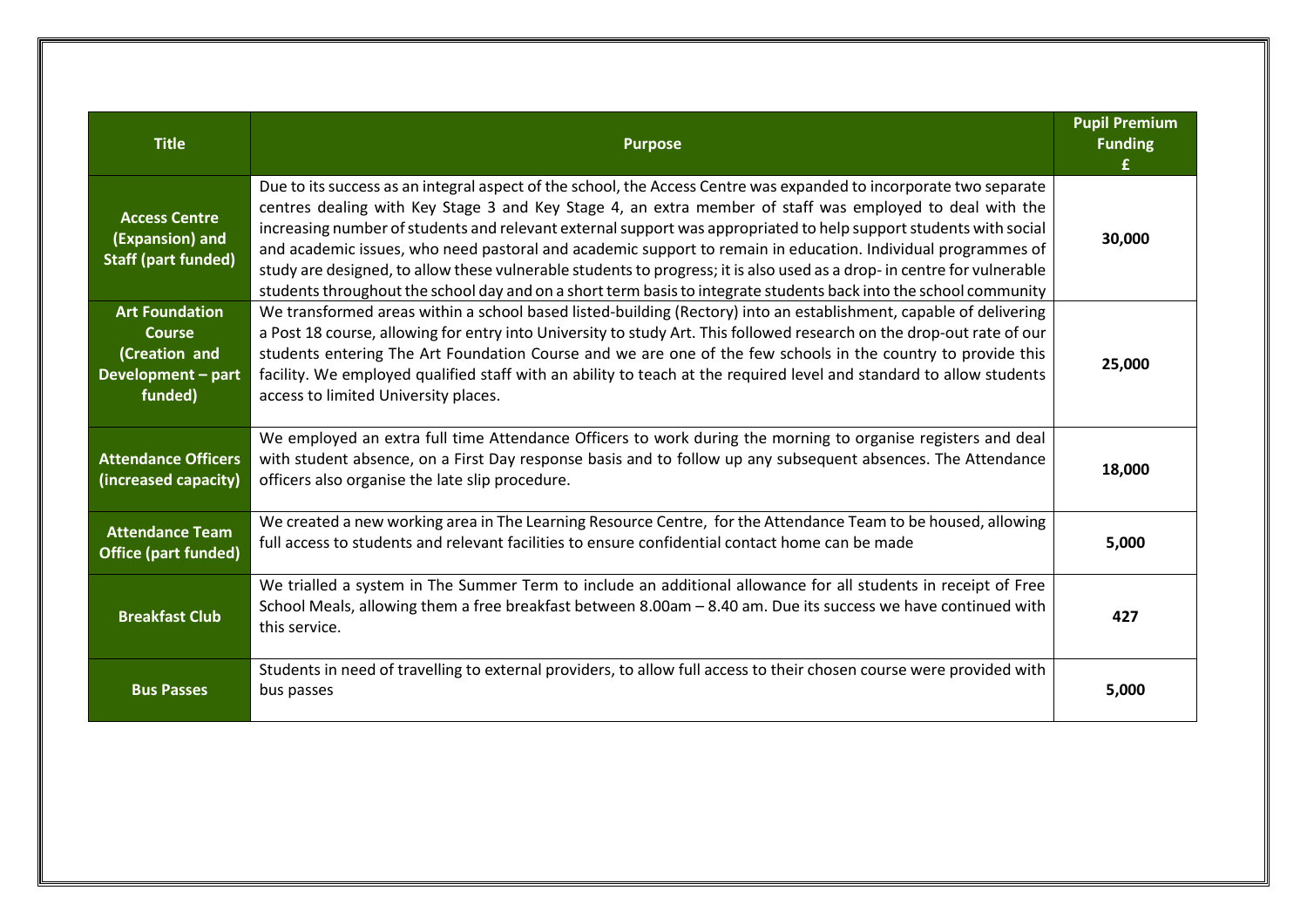| <b>CEIAG</b> (part funded)                                              | Due to the dissipation of Compact, the services of external agencies have been purchased to assist with CAIEG. We<br>have also acquired the use of B-Live program. We expanded the program to incorporate Year 8 students, as they<br>were making their Option choices this year. We run a system with Pupil Premium students given priority interviews,<br>to allow follow up interviews to be introduced where necessary.                                                                                                                                                                                                                                                                                                                                                                                                              | 8,000  |
|-------------------------------------------------------------------------|------------------------------------------------------------------------------------------------------------------------------------------------------------------------------------------------------------------------------------------------------------------------------------------------------------------------------------------------------------------------------------------------------------------------------------------------------------------------------------------------------------------------------------------------------------------------------------------------------------------------------------------------------------------------------------------------------------------------------------------------------------------------------------------------------------------------------------------|--------|
| Data and<br><b>Examination Office</b><br>(part funded)                  | It was essential to create an area to house 3 members of staff, providing access to appropriate technology, which<br>will allow our data tracking and examination systems to run effectively.                                                                                                                                                                                                                                                                                                                                                                                                                                                                                                                                                                                                                                            | 7,000  |
| Data and<br><b>Examination Team</b>                                     | We employed a further 2 full-time members of staff to ensure all data is valid within all Key Stages. They collect,<br>analyse and disseminate the data using relevant tracking tools to ensure staff, students and parents are aware of<br>pupil progress. Following a review of our systems of Tracking and Monitoring student progress, we introduced a<br>more frequent, yet simplified system which will allow for the tracking and close analysis of student attainment. In<br>turn this will allow us to introduce early intervention strategies. This is continually being modified and adapted<br>according to specific needs and requirements of the school. They also control and monitor our exam entries and<br>results service, as well as implement stringent internal examinations to prepare students for future exams. | 30,000 |
| <b>Easter Revision</b><br><b>Classes</b>                                | To ensure our Year 11 students were effectively prepared for their external examinations we provided students in<br>need of support classes over the Easter holidays.                                                                                                                                                                                                                                                                                                                                                                                                                                                                                                                                                                                                                                                                    | 2,730  |
| <b>Education Welfare</b><br><b>Officer</b>                              | Due to changes in LEA provision, the assistance and support of an Education Welfare Officer, has to be purchased<br>directly from the LEA by the school the school. We paid for the services of a Local Authority EWO for 2 full days a<br>week                                                                                                                                                                                                                                                                                                                                                                                                                                                                                                                                                                                          | 18,150 |
| <b>External</b><br>examinations<br>(Appropriate entry -<br>part funded) | Through use of our tracking procedures we entered students at appropriate stages for GCSE's, taking into account<br>academic ability and social and pastoral influences, providing an introduction to examinations and a grounding for<br>students to improve from, whilst having an informed knowledge about the expectations of both the examination<br>and the full syllabus                                                                                                                                                                                                                                                                                                                                                                                                                                                          | 50,000 |
| <b>Home-School</b><br><b>Liaison Officer</b>                            | We employed a Home-School Liaison Officer, to head a newly formed Attendance Team, whose aim is to improve<br>whole school attendance, via outreach work. This role is aimed to work directly with students and families,<br>providing support and guidance in areas of social, personal and academic difficulties                                                                                                                                                                                                                                                                                                                                                                                                                                                                                                                       | 33,229 |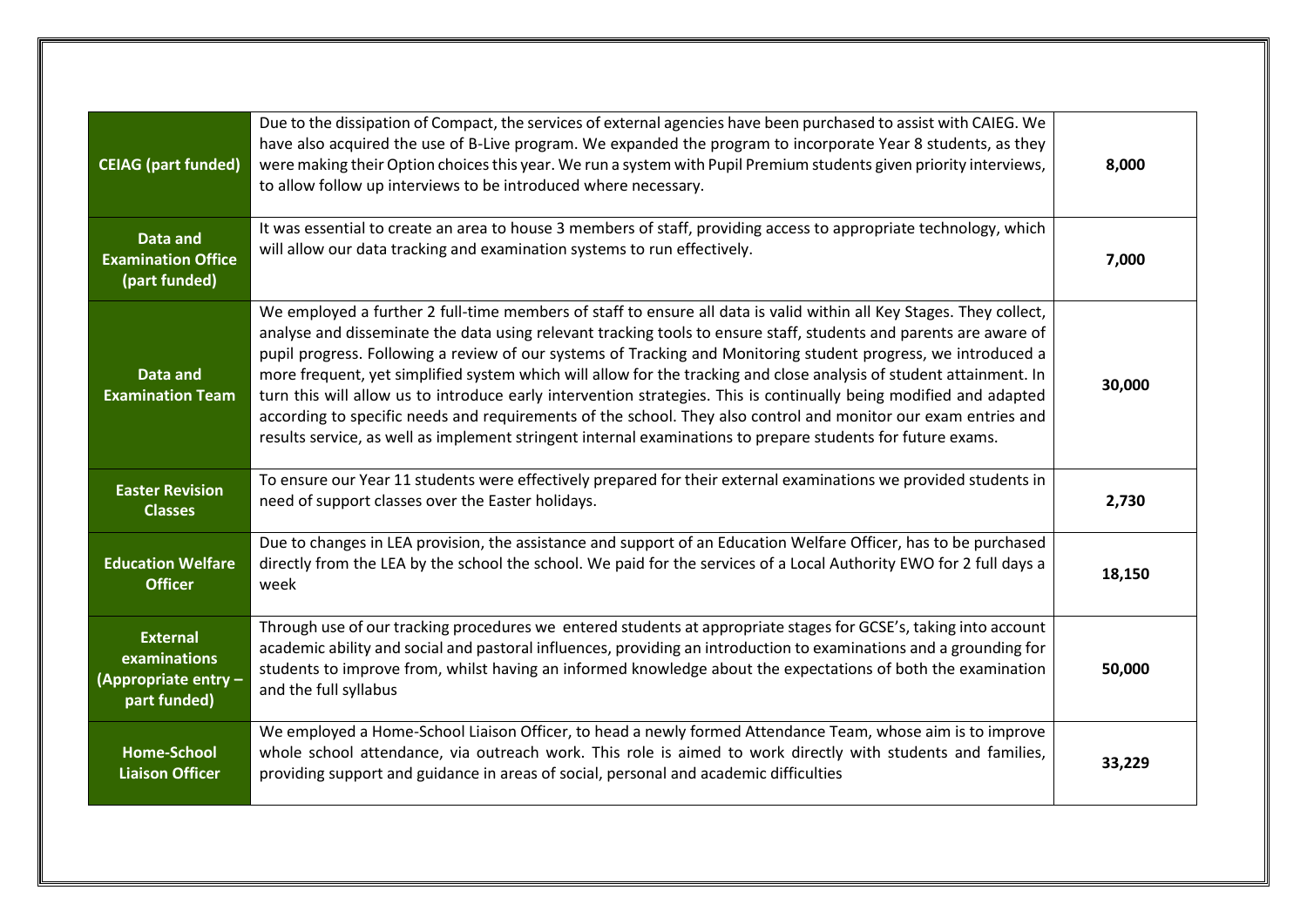| <b>Improving</b><br><b>Curriculum Bonus</b><br>(EBacc subjects)  | We re-visited our staffing analysis and employed additional staff in Ebacc subjects, to provide both support and<br>direction to students in danger of not reaching their target grade. We reduced the sizes of classes; ensuring<br>students have greater access to teachers during lesson time and enabling the teacher to have greater focus on<br>Pupil Premium students.                                                                                                                                                                | 48,030 |
|------------------------------------------------------------------|----------------------------------------------------------------------------------------------------------------------------------------------------------------------------------------------------------------------------------------------------------------------------------------------------------------------------------------------------------------------------------------------------------------------------------------------------------------------------------------------------------------------------------------------|--------|
| <b>Increased Flexibility</b><br>Program<br>(IFP - part funded)   | It is recognised within the school, a small number of students may not make their expected progress, whilst<br>educated within the usual school environment, following an academic curriculum. Instead, we have searched for<br>contemporary strategies, locations and courses allowing our students to flourish and surpass their target grades,<br>working towards more vocational qualifications. We expanded our IFP to maintain a stronghold of effective course<br>providers who are aware of the wants and needs of individual pupils | 60,000 |
| <b>Intervention</b><br>(curriculum time -<br>part funded)        | We closely analysed assessment data, leading to pupil premium students being early identified as in need of<br>intervention in important subject areas to ensure they reach their target grades. We ensured these students were<br>targeted with appropriate intervention during the school day. This involved the need to re-timetable and create<br>different teaching cohorts, including pupil premium students                                                                                                                           | 43,200 |
| <b>Intervention (extra-</b><br>curricular)                       | We further scrutinised the data, to allow the catchment groups to widen and incorporated those students who<br>cannot be released from their normal curriculum                                                                                                                                                                                                                                                                                                                                                                               | 25,000 |
| I-pads for use in<br><b>Science faculty and</b><br><b>Access</b> | As Alsop is continually working on new initiatives and developing new technology to ensure all students can involve<br>themselves successfully in all aspects of the curriculum; I pads were purchased to allow students access to<br>technology which may stimulate and improve attainment.                                                                                                                                                                                                                                                 | 4,500  |
| <b>Learning Support</b><br><b>Assistants</b><br>(part funded)    | We employ a favourable ratio of trained Learning Support Assistants who work with individuals and groups of<br>students both in the classroom and via extraction. These are housed within our successful SEN faculty $-46\%$ of<br>our SEN cohort are Pupil Premium                                                                                                                                                                                                                                                                          | 50,000 |
| Lexia $-$ reading<br>Program                                     | To assist students with low reading ages. Providing transferable skills, allowing access to a full curriculum. This<br>program was purchased for use within the SEN faculty                                                                                                                                                                                                                                                                                                                                                                  | 9,000  |
| <b>Literacy and</b><br><b>Numeracy</b><br><b>Classroom</b>       | A learning area was created to house a Key Stage $2 - 3$ teaching group, which we plan to introduce next academic<br>year.                                                                                                                                                                                                                                                                                                                                                                                                                   | 20,000 |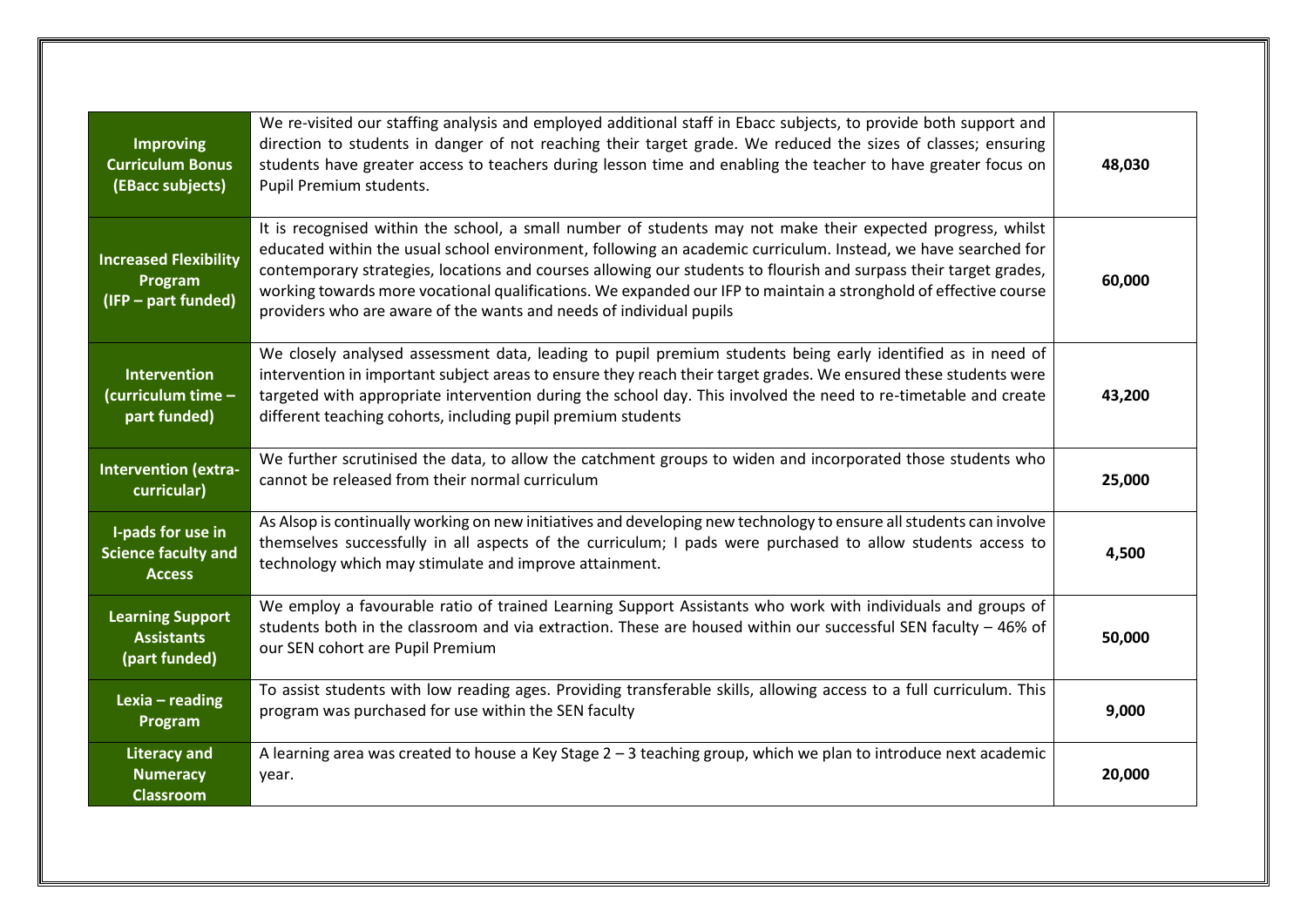| <b>Literacy and</b><br><b>Numeracy lessons</b><br>(part funded) | We included focussed Literacy and Numeracy lessons for Years 7, 8 and 9, to ensure all students have the Literacy<br>and Numeracy skills to allow access to the GCSE curriculum.                                                                                                                                                                                                                                                                                                  | 40,000 |
|-----------------------------------------------------------------|-----------------------------------------------------------------------------------------------------------------------------------------------------------------------------------------------------------------------------------------------------------------------------------------------------------------------------------------------------------------------------------------------------------------------------------------------------------------------------------|--------|
| <b>Literacy and</b><br><b>Numeracy TLR's</b>                    | We have specific teachers to co-ordinate and organise our Literacy and Numeracy programmes with an Assistant<br>and Deputy Head overseeing the implementation.                                                                                                                                                                                                                                                                                                                    | 8,000  |
| Leadership &<br><b>Management</b><br>support                    | The Senior Leadership Team was expanded, to ensure all relevant areas of the School Development Plan were<br>covered by qualified members of staff. This enabled strategic planning to be incorporated in all areas, with relevant<br>Senior Leaders having direction and knowledge to ensure the progress and attainment of students.                                                                                                                                            | 4,000  |
| <b>Marking Policy</b>                                           | We revisited our Marking Policy and introduced a system which is feedback led, ensuring the students become<br>active participants in the Learning and become more efficient in strategising their own development.                                                                                                                                                                                                                                                               | 1,000  |
| <b>Pastoral Support</b><br><b>Mentors</b><br>(part funded)      | A number of our students have personal and social issues, requiring additional pastoral support. Our Pastoral<br>support mentors provide support both in school and at home to more vulnerable members of the school<br>community. This support comes from both academic and pastoral spheres, with the PSM's working as a lynch pin<br>connecting students to school, strengthening the triumvirate which encompasses students' progression and<br>attainment.                   | 20,000 |
| <b>Planners</b>                                                 | We purchased planners for all students to direct them to improve their individual responsibility and progress.                                                                                                                                                                                                                                                                                                                                                                    | 3,239  |
| <b>Primary Liaison</b><br>(expansion)                           | We have expanded our Primary Liaison programme within the school to ensure constant contact with our feeder<br>primary schools. We have teaching staff working as outreach and hold weekly programmes within school for<br>primary students to visit and experience a variety of learning processes. This helps prepare primary students both<br>mentally and academically for the transition into secondary school and assists in preventing a lapse in the learning<br>process. | 15,448 |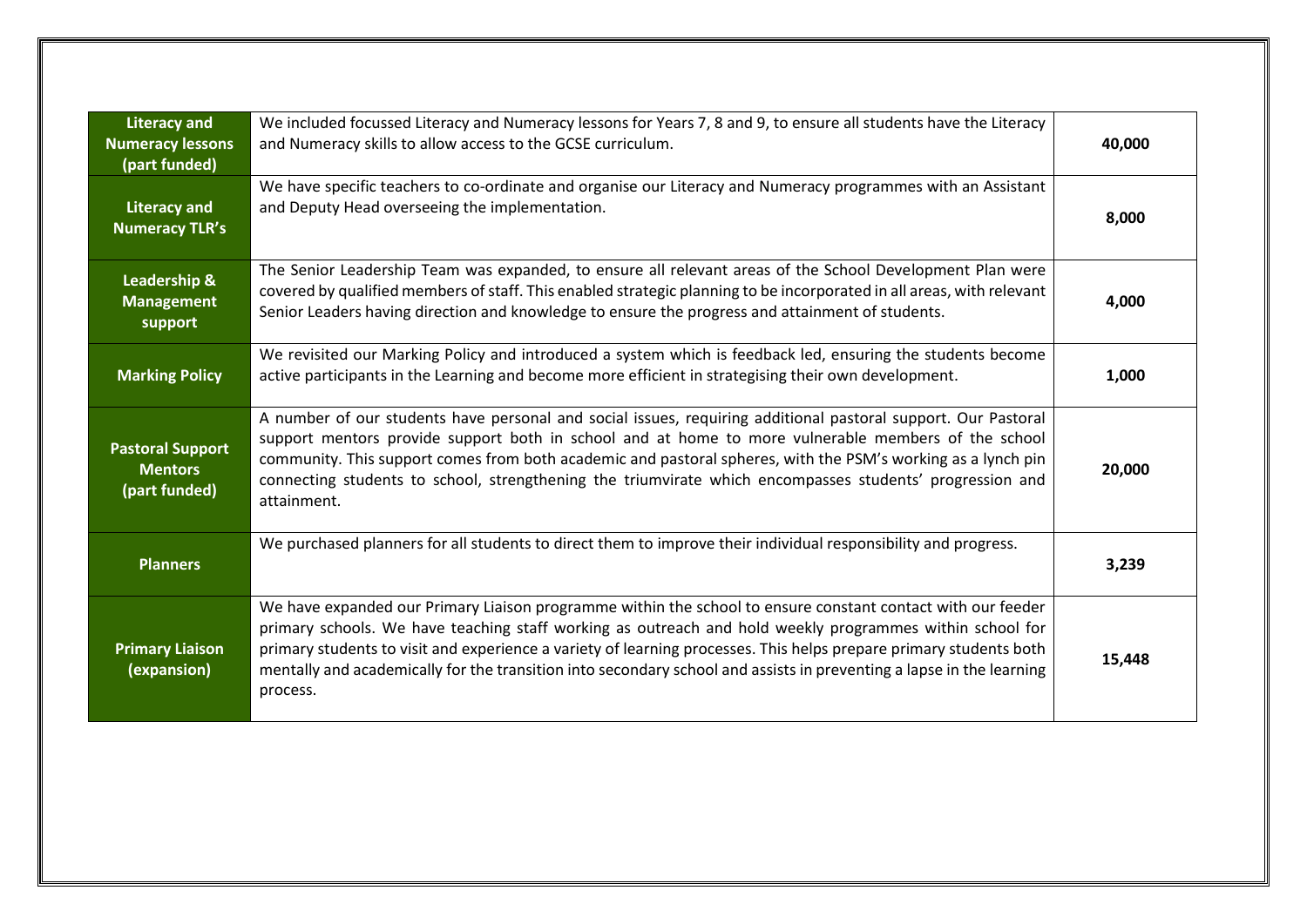| <b>Pupil Premium</b><br><b>School</b><br><b>Improvement Group</b> | A staff group was established to analyse the requirements of the disadvantaged students in the school and to<br>appropriate funding to areas which needed support. We created a system for extra funding to support Premium<br>Pupils, which faculties and year groups can apply for, to engage strategies which will support the attainment of<br>our disadvantaged students. | 13,000 |
|-------------------------------------------------------------------|--------------------------------------------------------------------------------------------------------------------------------------------------------------------------------------------------------------------------------------------------------------------------------------------------------------------------------------------------------------------------------|--------|
| <b>Pupil progress files</b>                                       | Students needed to be aware of the progress they are making and need to develop analytical and evaluative means<br>to ensure full personal and academic development. Progress Files were used during PSHCE time allowing students<br>to reflect on their achievements and areas for development.                                                                               | 1,239  |
| <b>Reading Boxes</b>                                              | We introduced a stand-alone Reading lesson in support of our Literacy Strategy; as such Reading boxes had to be<br>purchased to ensure each partaking classroom had enough reading materials for students.                                                                                                                                                                     | 1,000  |
| <b>Reading Buddy</b><br><b>Scheme</b>                             | We recruited the assistance of VI form students to introduce a Reading Buddy scheme to support low literacy skills.                                                                                                                                                                                                                                                            | 150    |
| <b>Refurbishing IT</b><br>suites (part funded)                    | It is essential to provide technology facilities which are suited to the needs of the curriculum, allowing access for<br>all members of the school community. We part funded the refurbishment of the IT suites.                                                                                                                                                               | 35,000 |
| <b>Rewards</b><br>(part funded)                                   | Previous rationale with regards to rewards focussed on high achievers or low achievers who have made some<br>progress. However at Alsop we believe all students should have the opportunity to be rewarded for being a<br>valuable member of the school community. These rewards were monitored and awarded by the Pastoral Team.<br>We also introduced 'Star of the Week'     | 6,000  |
| <b>Staff Training and</b><br><b>Development</b><br>(part funded)  | Following evaluation of our performance Management system we introduced a new appraisal system to ensure<br>students are receiving the best quality teaching. We incorporated a weekly training schedule within the school<br>('Wonderful Wednesday'), focussing staff on areas of new developments.                                                                           | 10,000 |
| <b>Study clubs / Extra-</b><br>curricular clubs                   | Guidance and support with regards to homework and directed study, was provided for those students who<br>required it. Students needed to be provided with a safe working environment utilising the benefits of new<br>technology which cannot always be provided at home.                                                                                                      | 5,000  |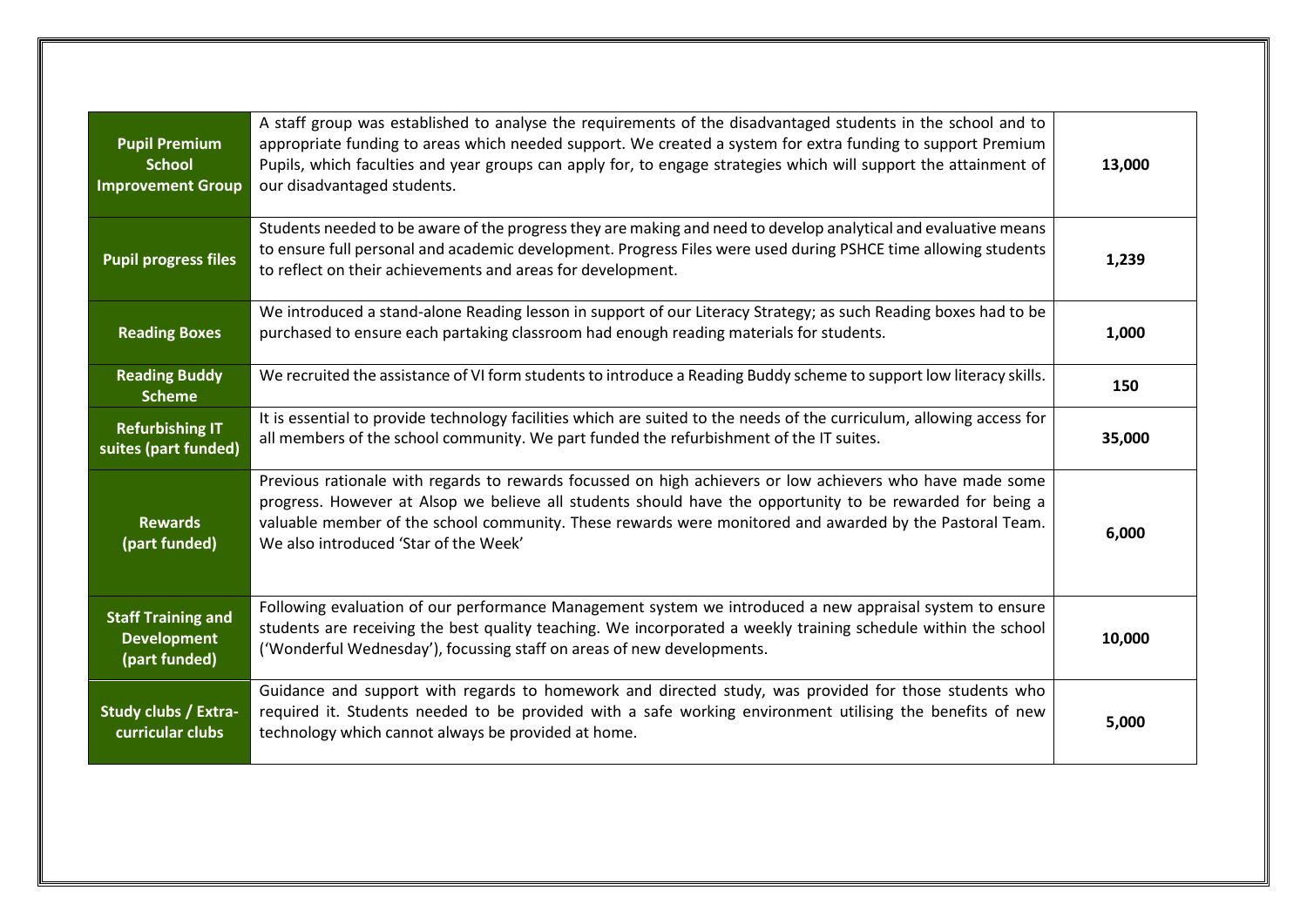| <b>Subsidise</b><br>educational<br>experiences          | There are variety of recreational school trips and activities which at times are not accessible to all students with<br>regards to personal situations. Partial funding was provided to allow all students access to a full curriculum and to<br>improve attainment.                                    | 6,000           |
|---------------------------------------------------------|---------------------------------------------------------------------------------------------------------------------------------------------------------------------------------------------------------------------------------------------------------------------------------------------------------|-----------------|
| <b>Survey Monkey</b>                                    | We purchased an online system which allows us to take account of student, parent and staff voice. This will enable<br>us to direct our strategies towards the needs and requirements of specific stakeholders.                                                                                          | 400             |
| <b>Summer School</b>                                    | We held a large successful Summer School for Key stage 2 students about to begin in Year 7 in Alsop. This run for<br>4 weeks and involved 126 students.                                                                                                                                                 | Separate budget |
| <b>Teaching and</b><br><b>Learning</b><br>(part funded) | Working parties were established focussing on Teaching and Learning, Coaching and Mentoring, Marking,<br>Homework and Pupil Premium. These were areas which we believed needed renewed focus. CPD genie and Staff<br>Training and Development.                                                          | 1,500           |
| <b>Truancy Call</b>                                     | We purchased a text and e-mail based system, which allows for groups of parents to be contacted immediately to<br>request confirmation of student absence and to inform of late arrival to school. This also allows parents to be<br>group contacted by e-mail with regards to important school events. | 3,500           |
| <b>Uniform allowance</b>                                | 10% was deducted from the badged uniform bill (purchased from the school), to financially assist the families of<br>Pupil premium students.                                                                                                                                                             | 4,000           |
| <b>Walton Youth</b><br>Project                          | Walton Youth project run many successful schemes in the local area, including a young persons' support club,<br>which is held in a purpose modified centre within the school. We also provided financial support for the mini bus.                                                                      | 3,000           |
|                                                         | Any Pupil Premium overspend was covered by the main school budget                                                                                                                                                                                                                                       | 673,742         |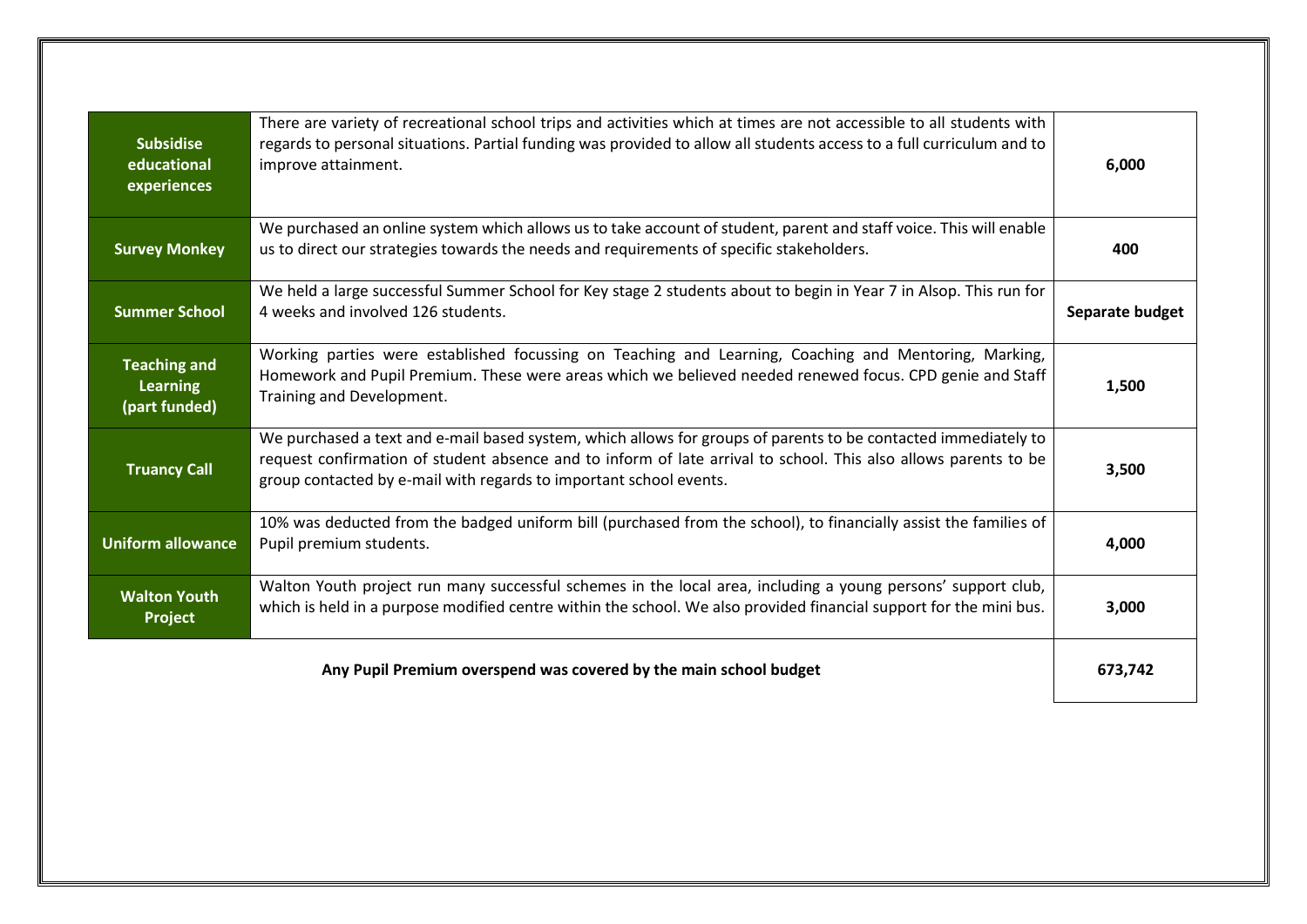**The impact of our Pupil Premium Funding has been highlighted , using the following measures, which show the impact our spend has had on our disadvantaged cohort:**

# **School Level Exclusions**

- Fixed term exclusions Alsop FSM **(5.75%)** / National Average FSM **(19.17%)**
- 1 or more Fixed term exclusion Alsop FSM (**3.95%**) / National Average FSM (**9.6%)**
- Permanent exclusions Alsop FSM (**0.00%**) / National Average FSM (**0.29%**)

# **Attendance**

- The attendance of our FSM cohort increased by 0.11% from 90.40% to 90.51%. This is 0.16% above the LA average
- Our FSM PA is 0.38% below sector average
- Whole school attendance has increased from 92.3 in 2011 to 92.9 in 2013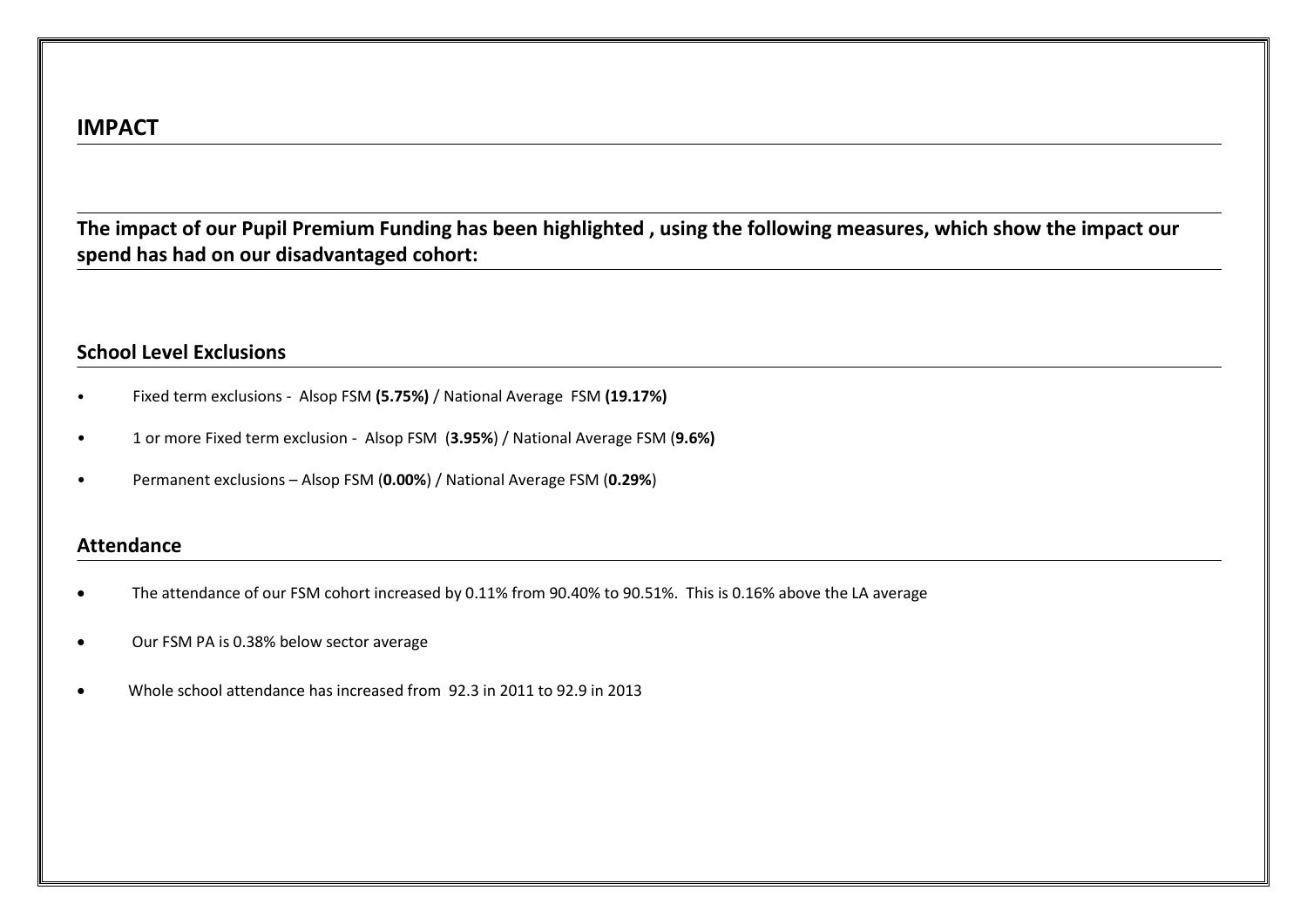#### **Attainment**

- Increased the Average Capped Total Points Score (best 8 Subjects) of all students Alsop 2012 (**318.6**), 2013 (**340.6**) / National (**338.3**)
- Increased the percentage of candidates achieving 5 A\*- G at GCSE or equivalent by **6%** Alsop 2012 (**92%**), 2013 (**98%**) / National (**95%**)
- Narrowed the gap between FSM and Non-FSM candidates achieving 5 A\*-C (all qualifications) inc. Eng. and Maths by **12%** Alsop 2012 (**26% Gap**), 2013 (**14% Gap**)
- Increased the percentage of FSM students achieving EBacc threshold by **7%** Alsop 2012 (**5%**), 2013 (**12%**)
- Narrowed the gap between FSM and Non FSM 5A\*- C (all qualifications) by **6%** Alsop 2012 (**12% Gap**), 2013 (**6% Gap**) **2%** above National FSM (**10%)**
- Eliminated the gap between FSM and Non FSM 5A\*- G Alsop 2012 (**9% Gap**), 2013 (**0% Gap**)
- Narrowed the gap between FSM and Non FSM 5A\*- C inc. Eng. and Maths by **10%** Alsop 2012 (**27% Gap**), 2013 (**10% Gap**)
- FSM Capped total point score with equivalencies has improved from **-4.7** below National in 2012 to **Sig + 26.8** in 2013
- Narrowed the gap between Alsop FSM and Non FSM Capped total point score (GCSE only) by **21** Alsop 2012 (**76.7**), 2013 (**55.7**), (National Gap, **84**, 2013)
- Narrowed the gap between Alsop FSM and National FSM Capped total point score (GCSE only) by **38** 2012 (**85.0 Gap**), 2013 (**47 Gap**)
- Narrowed the gap between Alsop FSM and National FSM Total point score (GCSE only) by **39.5** 2012 (**105 Gap**), 2013 (**66.5 Gap**)
- Narrowed the gap between Alsop FSM and non FSM Total point score (GCSE only) by **25.5** 2012 (**81.7 Gap**), 2013 (**56.2 Gap**)

# **English Baccalaureate Subjects**

• Narrowed the gap between Alsop FSM and National FSM English by **9%** - Alsop 2012 (**36%**), National (**47%**) – Gap **11%** / Alsop 2013 (**48%**), National (**50%**) – Gap **2%**